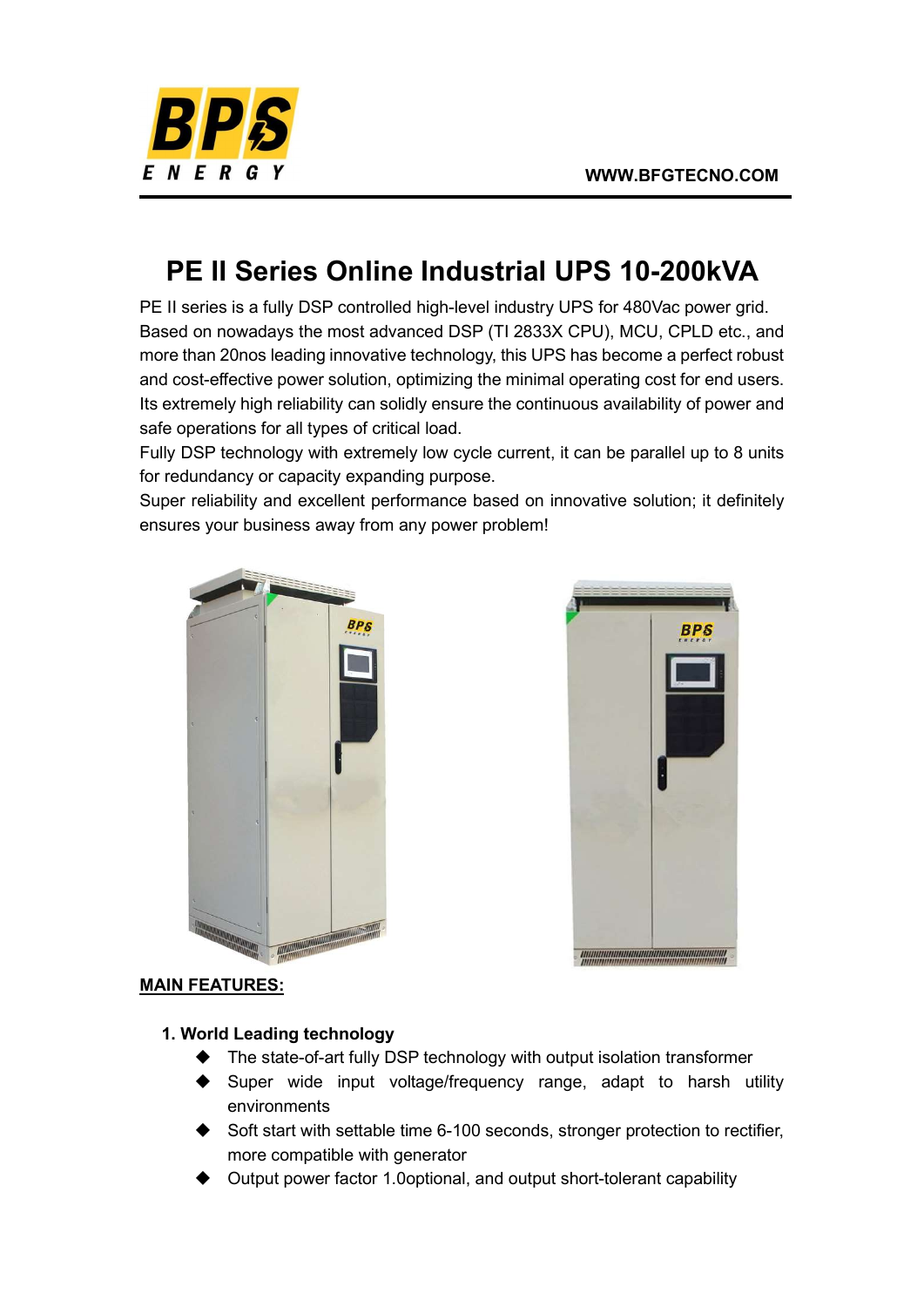

- $\blacklozenge$  Intelligent self-diagnosis, mass memory (1000 events) to record operation log
- Super long MTBF≧200000 hours, and short MTTR
- $\blacklozenge$  Intelligent parallel up to 8 units and parallel ECO Mode.
- Most intelligent digital equal current parallel technology, self-load share algorithm
- ♦ Single and parallel mode ECO available
- Independent cooling system, muti-protection design, ensuring high reliability with harsh environment and load
- $\blacklozenge$  Output short-tolerant ability,
- ABM battery technology, extremely low ripple current extending battery lifespan
- ◆ Lithium, Ni-cd, Lead -Acid battery acceptable
- ◆ Frequency convertor mode function
- ◆ Power walk-in function, protecting rectifier during the transferring process from battery to AC mode
- ◆ Emergency Power Off (EPO)

## 2. Super Reliability

- ◆ Fully DSP control with output isolation transformer, super reliability.
- ◆ Redundant SPS, fan etc. design, enhancing system reliability.
- Build-in output isolation transformer, eliminate neutral to ground drifting voltage, and isolate load harmonic current influence to inverter.
- ◆ Besides highest design technology, only qualified famous brand components used.
- ◆ Conformal-coating PCB fixed in sealed box, keeping away from outside effect.

## 3.Communication interface

- ◆ Build-in various communication connectors (RS232, RS485, AS400, EPO etc.).
- Optional cards available: SNMP, battery management kit, lighting proof module, dust proof filter etc.

## 4. Easy Operation

- $\blacklozenge$  Front side maintenance, top or bottom wiring connection, with protective equipment.
- ◆ Friendly human machine interface, with 7 inch touch screen.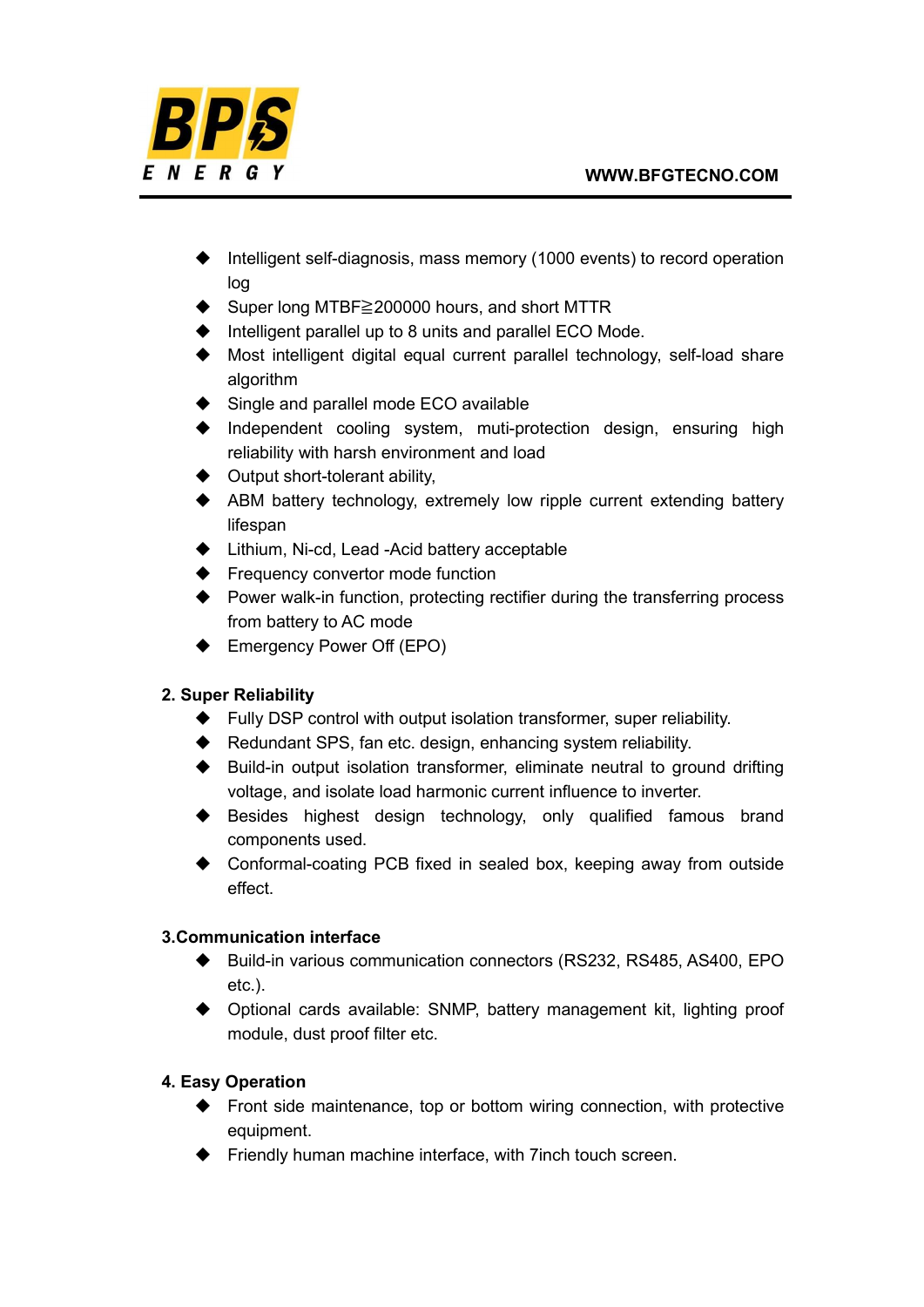#### WWW.BFGTECNO.COM





5.PerfectApplication:

- ◆ Education & Medical,
- ◆ Petroleum, Oil, Chemical, Iron & Steel, etc.
- ◆ Theater, Harbor, Transportation etc.
- $\blacklozenge$  Traffic facilities etc.

| Capacity      |                    | 10kVA                                                                     | 15kVA  | 20kVA | 30kVA | 40kVA | 60kVA             | 80kVA | 120kVA | 160kVA | 200kVA |
|---------------|--------------------|---------------------------------------------------------------------------|--------|-------|-------|-------|-------------------|-------|--------|--------|--------|
|               |                    | 9kW                                                                       | 13.5kW | 18kW  | 27kW  | 36kW  | 54 <sub>k</sub> W | 72kW  | 108kW  | 144kW  | 180kW  |
| Input         | Wiring connection  | Three phase + Ground                                                      |        |       |       |       |                   |       |        |        |        |
|               | Nominal voltage    | 480VAC                                                                    |        |       |       |       |                   |       |        |        |        |
|               | Voltage range      | $360$ VAC $\sim$ 600VAC                                                   |        |       |       |       |                   |       |        |        |        |
|               | Frequency          | 50/60Hz                                                                   |        |       |       |       |                   |       |        |        |        |
|               | Frequency range    | $45-65$ Hz                                                                |        |       |       |       |                   |       |        |        |        |
|               | Soft start         | 5-600sec settable                                                         |        |       |       |       |                   |       |        |        |        |
|               | Power factor       | 0.95 (with input filter)                                                  |        |       |       |       |                   |       |        |        |        |
| <b>Bypass</b> | Nominal voltage    | $480$ VAC (Three phase $+$ Neutral $+$ Ground)                            |        |       |       |       |                   |       |        |        |        |
|               | Frequency          | $50/60 \text{Hz} \pm 10\%$                                                |        |       |       |       |                   |       |        |        |        |
|               | Voltage range      | $\pm 10\%$ , $\pm 15\%$ , $\pm 25\%$ settable                             |        |       |       |       |                   |       |        |        |        |
| Output        | Nominal voltage    | 480VAC (Three phase + Neutral +Ground)                                    |        |       |       |       |                   |       |        |        |        |
|               | Voltage regulation | $\pm 1\%$ (balance load), $\pm 2\%$ (100% unbalance load)                 |        |       |       |       |                   |       |        |        |        |
|               | Power factor       | 1.0                                                                       |        |       |       |       |                   |       |        |        |        |
|               | Dynamic response   | $\pm$ 5% (0~100% load transient)                                          |        |       |       |       |                   |       |        |        |        |
|               | Distortion         | $\langle 1\% (100\% linear load)$ , $\langle 3\% (100\% non-linear load)$ |        |       |       |       |                   |       |        |        |        |
|               | Transient response | $<$ 5ms                                                                   |        |       |       |       |                   |       |        |        |        |
|               | Sync. Range        | $\pm$ 2Hz( $\pm$ 0.5 $\pm$ 3Hz settable)                                  |        |       |       |       |                   |       |        |        |        |
|               | Overload           | 105% continue, 110% 1Hr, 125% 10min, 150% 1min                            |        |       |       |       |                   |       |        |        |        |